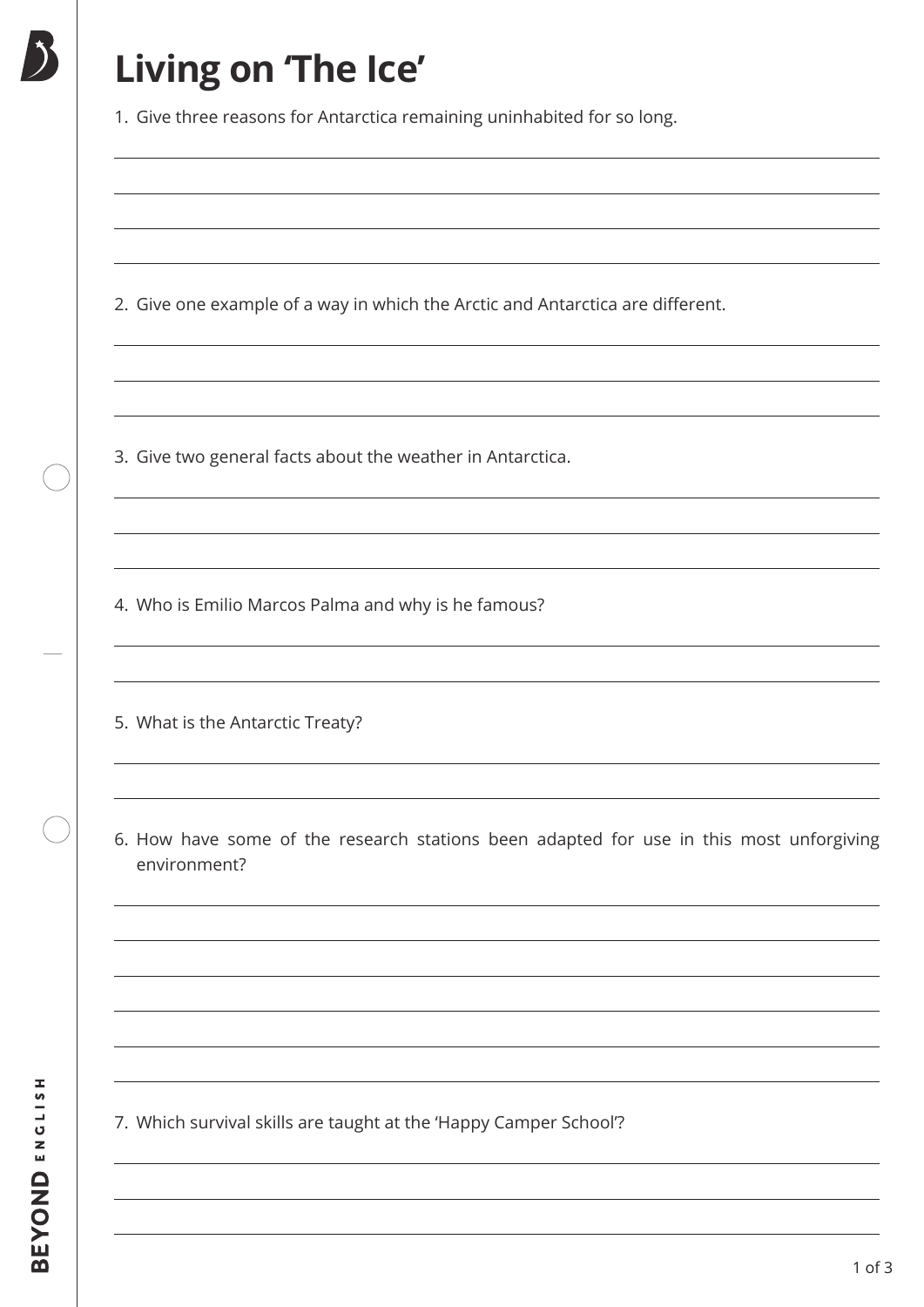

8. Give two examples of the type of work you might do in Antarctica.

9. Name two ways in which the natural conditions of the continent might affect human beings.

10.What makes Antarctica so important to researchers?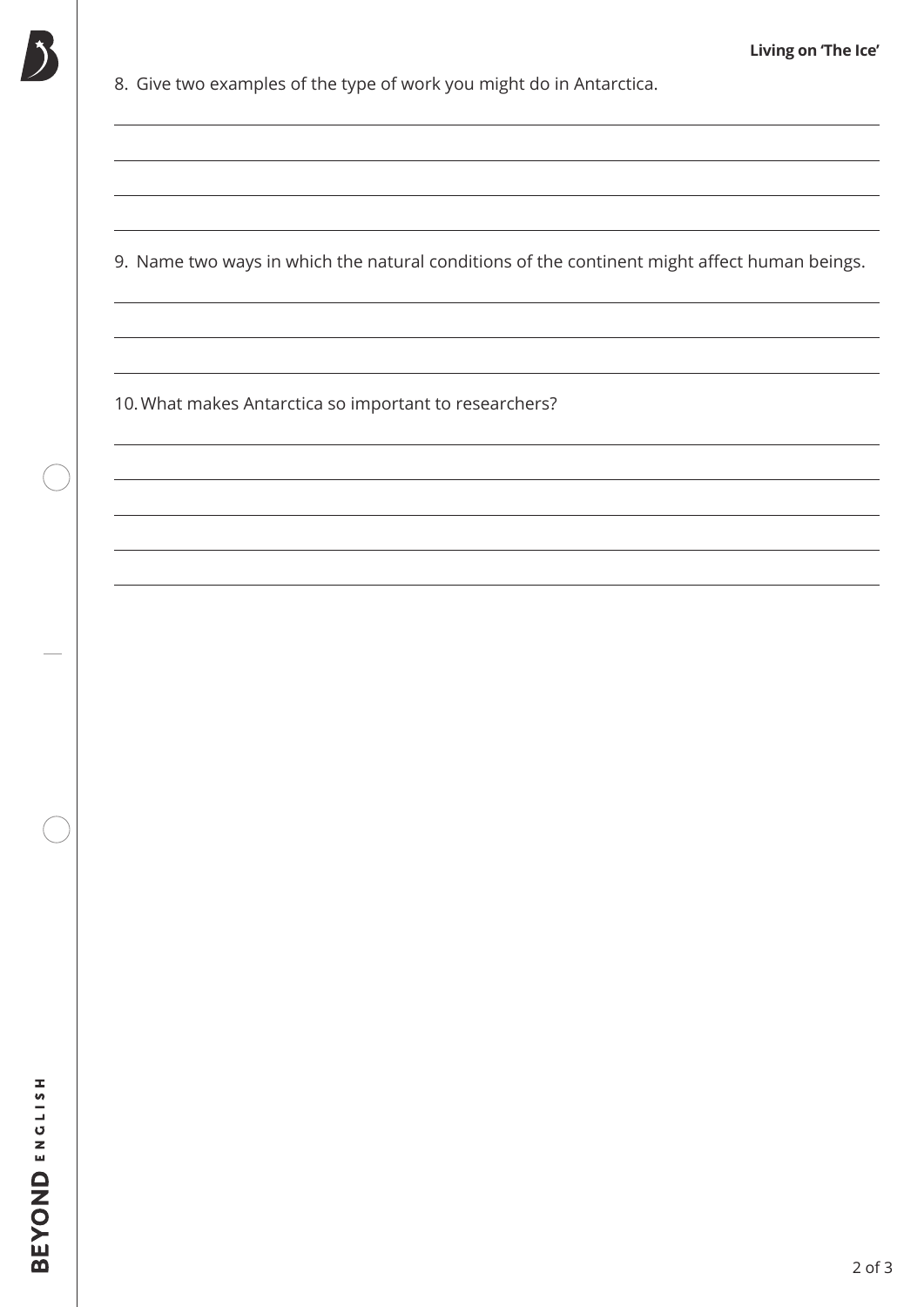### **Extension**

Emilio Marcos Palma was the first child born within the Antarctic region. What reasons might countries have for wanting children to be 'native Antarcticans'?

The scientists on Antarctica were some of the first to draw attention to global warming and climate change. Find out more about the 'ozone hole' over the Antarctic. What did scientists believe caused it?

Imagine you wanted to apply to work in Antarctica. What type of job would you like to do there? What level of education and experience do you think you would have to have? Research some of the biographies of Antarctic scientists to find out.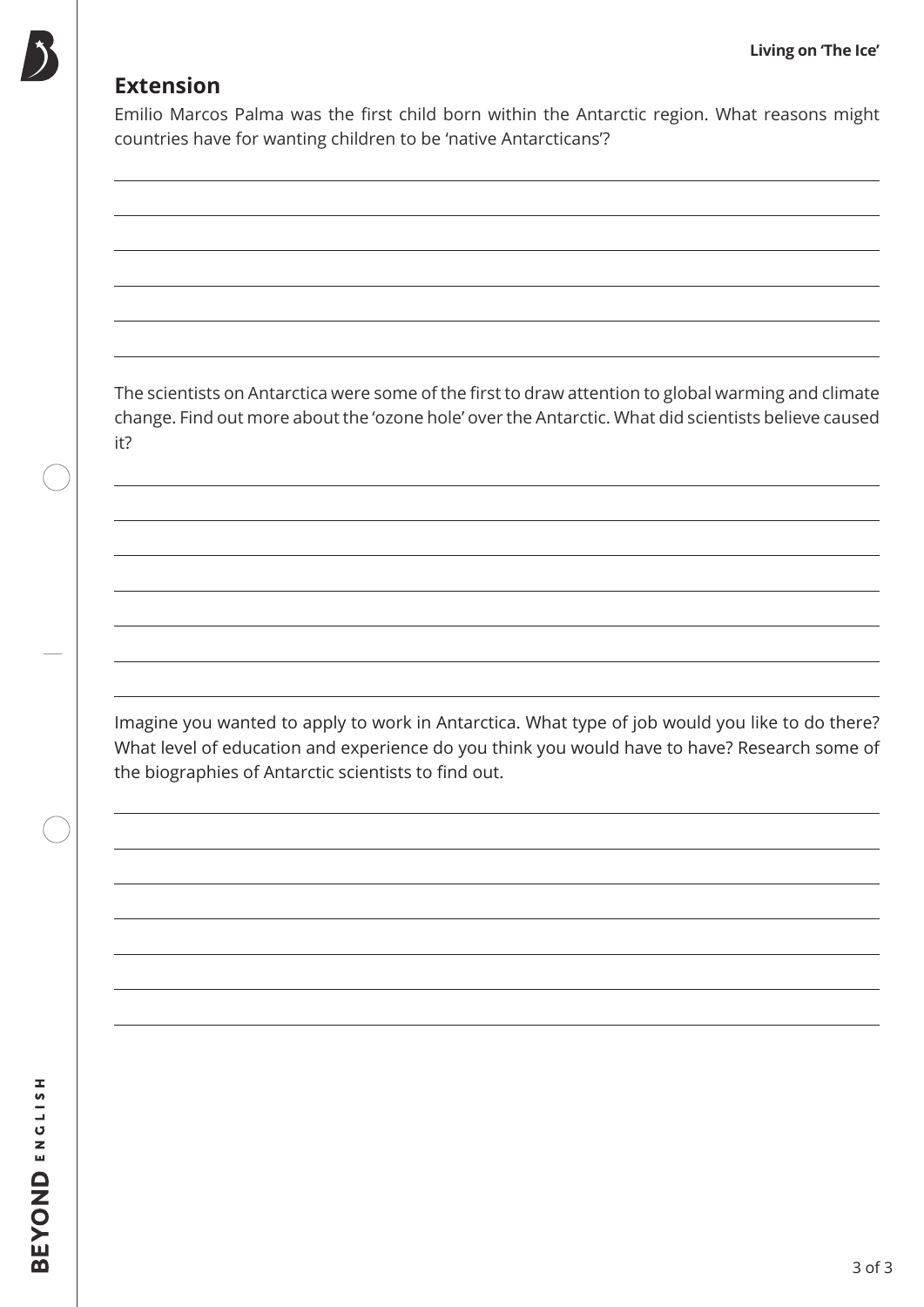## Living on 'The Ice' **Answers**

- 1. Give three reasons for Antarctica remaining uninhabited for so long. **Students' responses may differ but should consider the inaccessibility of the continent, the tough terrain, the weather conditions etc.**
- 2. Give one example of a way in which the Arctic and Antarctica are different.

**The Arctic is an ice mass while the Antarctic is a land mass. The Antarctic ice is made up of fresh water. The Arctic is generally much warmer. People have lived in the Arctic for thousands of years. The creatures living around Antarctica are different from those living in the Arctic.**

3. Give two general facts about the weather in Antarctica.

**Students might mention the temperatures (-60°F), the katabatic winds, the summer and winter solstices, the sea ice causing the continent to double in size in winter.**

- 4. Who is Emilio Marcos Palma and why is he famous? **An Argentinian national, Palma was the first child born within the borders of Antarctica (1978).**
- 5. What is the Antarctic Treaty?

**The treaty signed in 1959 by 12 countries agreeing to use the Antarctic collaboratively for scientific research purposes only.**

6. How have some of the research stations been adapted for use in this most unforgiving environment?

**This question relates to the information about the South Pole Station which mentions the use of hydraulic stilt legs for the station so that it can be raised above the blowing snow. The stations are equipped with their own generators which use a fuel mixed with anti-freeze. This is stored in special containers to prevent freezing. Stations also make use of solar power and have their own greenhouses.**

7. Which survival skills are taught at the 'Happy Camper School'?

**Campers are taught to survive in extreme weather conditions, how to keep hydrated, how to build emergency shelters and the dangers of the continent.**

- 8. Give two examples of the type of work you might do in Antarctica. **Occupations and research opportunities mentioned include studying the ocean animals, the solar system and climate change. Students might also mention work as engineers, maintenance personnel and medical staff.**
- 9. Name two ways in which the natural conditions of the continent might affect human beings. **The article mentions altitude sickness, sunburn and snowblindness, hypothermia and frostbite. There is also mention of depression (or SAD) from the dark days.**
- 10.What makes Antarctica so important to researchers?

**The dark, unlight-polluted skies are great for surveying the stars and planets, climate change research is done in the Antarctic as the conditions are unlike anywhere else on earth. Students might also mention the testing of hazardous terrain equipment here, including materials used in space exploration.**